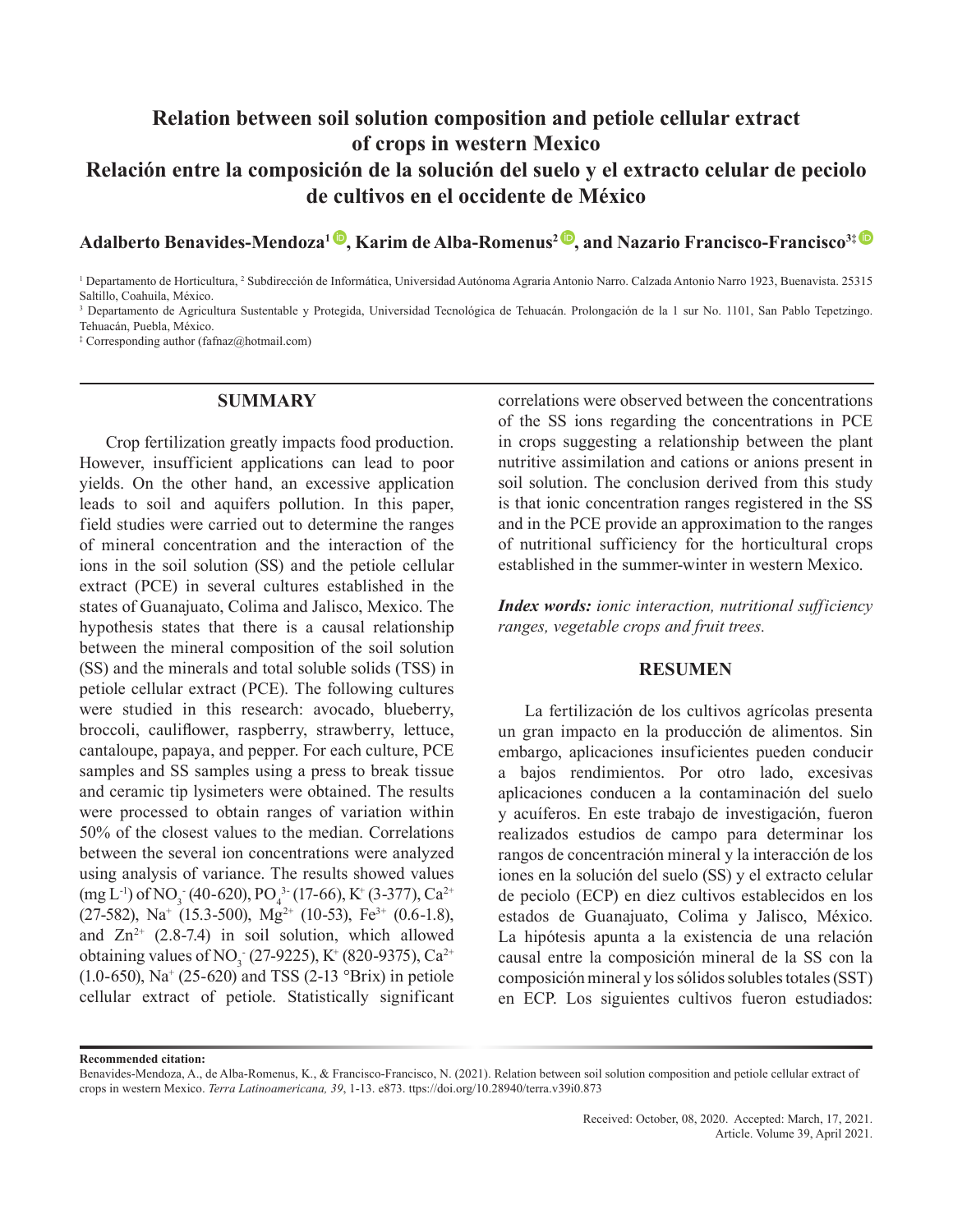aguacate, arándano, brócoli, coliflor, frambuesa, fresa, lechuga, melón, papaya, y pimiento. Para cada cultivo, fueron extraídos muestras de SS y ECP usando lisímetros de punta de cerámica y una prensa para macerar tejidos. Los resultados fueron procesados para obtener rangos de variación con el 50% de los valores más cercanos a la mediana y se realizaron correlaciones entre las concentraciones de los iones, los cuales fueron analizados mediante análisis de varianza. Los resultados arrojaron valores (mg L<sup>-1</sup>) de NO<sub>3</sub><sup>-</sup> (40-620),  $PO<sub>4</sub><sup>3</sup>$  (17-66), K<sup>+</sup> (3-377), Ca<sup>2+</sup> (27-582), Na<sup>+</sup> (15.3-500),  $Mg^{2+}$  (10-53), Fe<sup>3+</sup> (0.6-1.8), y Zn<sup>2+</sup> (2.8-7.4) en la SS, los cuales permitieron obtener valores (mg L-1) de  $NO_{3}^{+}$  (27-9225), K<sup>+</sup> (820-9375), Ca<sup>2+</sup> (1.0-650), Na<sup>+</sup> (25-620), y SST (2-13 °Brix) en ECP. Se observaron correlaciones estadísticamente signif icativas entre las concentraciones de los iones de la SS con respecto a las concentraciones en ECP en varios de los cultivos que sugieren una relación entre la asimilación nutritiva vegetal en función de los cationes o aniones presentes en la SS. Se concluyó que los rangos de concentración iónica registrados en la SS y en ECP proporcionan una aproximación a los rangos de suf iciencia nutrimental para los cultivos hortofrutícolas establecidos en el verano-invierno en el occidente de México.

*Palabras clave***:** *interacción iónica, rangos de suf iciencia nutrimental, hortalizas y frutales.*

### **INTRODUCTION**

The production of fruit and vegetable crops has grown substantially in Mexico. Crops such as avocado, papaya, pepper, brassicas and berries have been produced for 10 years under a wide variety of climatic and soil conditions (Macías-Macías, 2010; Valencia-Sandoval, Duana, and Hernández, 2017; Fiscal, Restrepo, and Rodríguez, 2017; González-Razo *et al*., 2019). The management of nutrients applied through fertigation is an important aspect to consider in maximizing yield and quality of fruits and vegetables (Maboko and Du Plooy, 2017). Fertilizations are often used to increase the amount of salts in certain phenological stages with the purpose of improving some aspects of harvested products (Velos, Malabug, and Manuel, 2013).

The technique of fertilization and fertigation are two of the most important techniques in crop production, mainly due to their positive impact on yield and

quality of production (Incrocci, Massa, and Pardossi, 2017). However, constant applications of fertilizer salts to soil have led to the contamination of surface and groundwater, as well as to the salinization of the soil itself (Moreira-Barradas, Abdelfattah, Matula, and Dolezal, 2015; Singh, 2020). This corroborates the need for a better control of nutrition programs.

In many cases, the interaction between nutrients in soil solution as in plants, and nutrients balanced supply, have been shown to be more important than increasing certain elements (Cuquel, Motta, Tutida, and Mio, 2011). For a better control of the nutritional contributions in crops, various methods of soil and plant tissue analysis have been implemented. Soil analysis allows the evaluation of the nutritional supply capacity for crops, and, on the other hand, its proper application leads to an improvement and a better planning of fertilization programs (Velos *et al*., 2013; Komosa, Roszyk, and Mieloch, 2017). Soil analysis has been carried out using different monitoring techniques such as laboratory analysis, soil analysis or aqueous extract of substrates, and soil solution extractors (Incrocci *et al*., 2017). This last technique allows a simple way of extracting the soil solution (SS) at different depths, and it is the fastest way of monitoring available ions (Falivene, 2008). Likewise, by analyzing soil solution, the complex interaction between ions in the edaphic environment can be determined (Grattan and Grieve, 1998).

Regarding the analysis of plant tissue, petiole cellular extract method (PCE) gives a way to determine the nutritional status of the plants. This method is carried out by collecting fresh plant material, which yields a quantitative evaluation of nutrients present in soluble inorganic forms in the plant tissue at the time of sampling (Llanderal *et al*., 2020). To establish a nutritional diagnosis, it is necessary to make a comparison using suff iciency ranges obtained under different cultivation conditions, since it has been observed that nutritional variable values obtained from plants vary throughout the day and season of the year, among other factors (Salazar-García, Medina, Ibarra, and González, 2018; Menzel, 2018; Llanderal *et al*., 2020).

There are several researches that propose wide sufficiency ranges through minimum and maximum values of important nutrients such as nitrate and potassium, mainly in dry foliar mass (Hochmuth *et al*., 2012). However, there are few studies that explore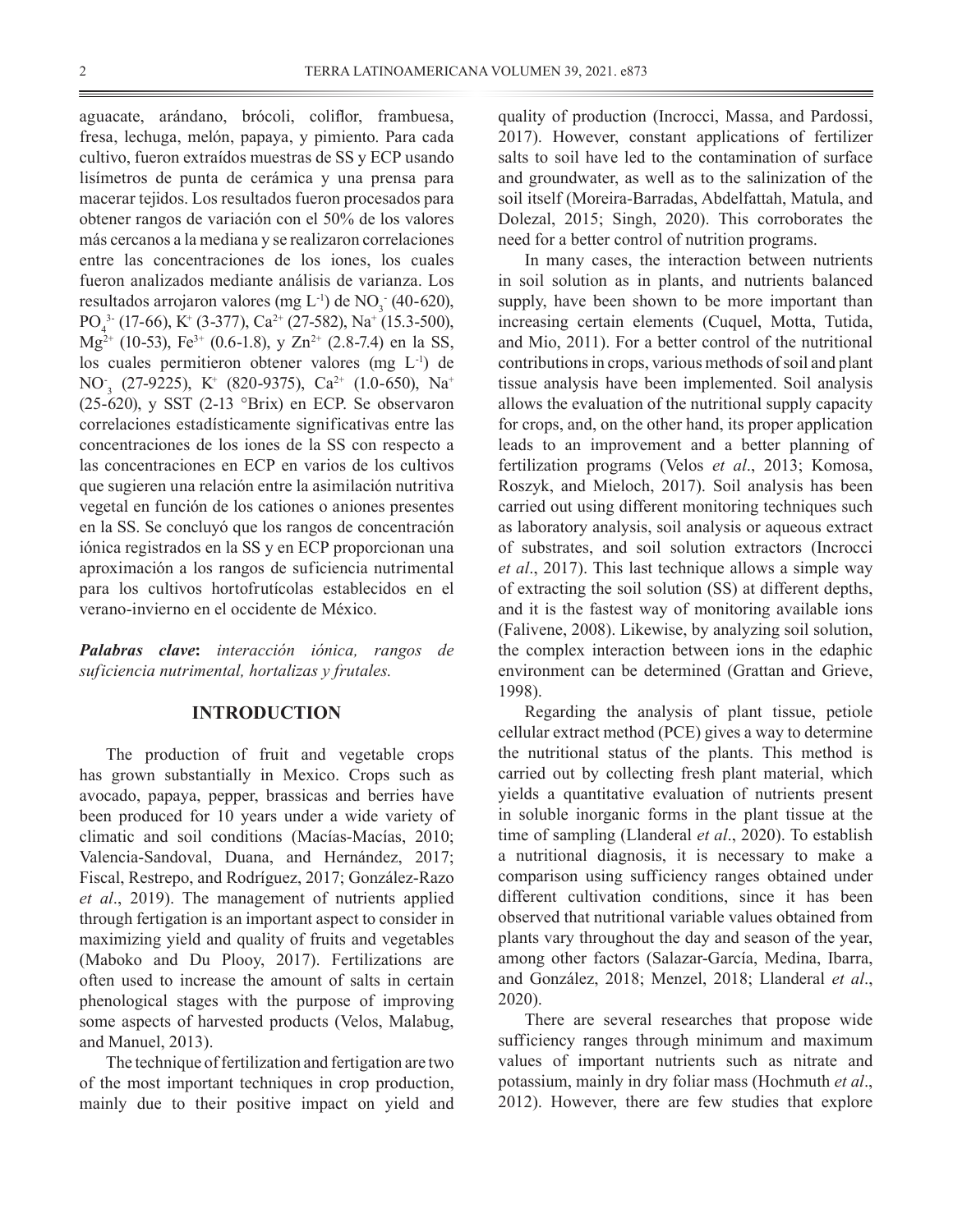the relationship between the composition of the SS and the PCE. In the present study, the results of the monitoring of the ions and nutritional variables in the SS and the PCE extract of 10 economically important crops of western Mexico are presented. The objective was to obtain ranges of mineral concentration from SS and PCE for crops, which in addition to providing basic information on this nutritional aspect can constitute an approximation to obtain sufficiency ranges based on the soil solution.

### **MATERIALS AND METHODS**

Field studies were conducted to determine the mineral concentration ranges and the interaction of ions in soil solution (SS) and petiole cellular extract (PCE) in 10 crops established in western Mexico (Table 1). The studied crops, located in agricultural fields in the states of Colima, Guanajuato and Jalisco, Mexico, were selected for their adequate agronomic management. According to the State Inventory of Forestry and Soil from the National Commission of Forestry (CONAFOR), on these lands predominate the following types of soil: Leptosol in Colima, Regosol in Jalisco and Vertisol in Guanajuato (CONAFOR, 2013a, b, and 2014). Weekly samplings were taken from May 2013 to March 2014. The collection of crop samples began after transplantation, except for avocado and blueberry, which were taken after 5 and 1 years after transplantation, respectively. Sampling for these two crops began in the bud differentiation stage in the middle of July 2013 when avocado plants were about 2 m high on average, while blueberry plants were about 0.4 m high.

Soil solution samples were extracted using (model SSAT-LT-300, Irrometer**®** Co. Riverside, Calif.) lysimeters following the installation procedure described by Granados *et al*. (2005). Briefly, the lysimeters were inserted immediately after irrigation at a depth of 20 cm and 20 cm away from the stem of the plants. A suction force of 70 kilopascals was applied to each lysimeter using a manual vacuum pump. Soil water samples were collected one day after establishing the vacuum. The nutritional variables and ions analyzed in the soil solution and petiole cellular extract are shown in Table 1.

The petiole cellular extract samples were obtained according to the procedure suggested by Cadahía-López (2008). Briefly, petioles of youngest fully developed leaves number 3, 4 and 5 (numbered from the apex) of plants were collected. The samples were taken from plants close to soil solution sampling point when air temperature ranged from 20 to 30 °C. Each plant was randomly selected. The petiole cellular extract samples were obtained by placing the petioles, separated from the leaf blades, in a press to break the tissues. The resulting cellular juice was collected using a plastic syringe and then discharged into a polyethylene bag.

Sampling for nutritional variables was carried out following the procedure described by Leyva-Ruelas *et al.* (2005). The ions and nutritional variables in the SS and the CPE were analyzed using a portable equipment. Electrical conductivity (EC) was measured using a (Horiba Spectrum Cardy Twin) conductivimeter, pH, using a (Hanna HI98130) potentiometer, and  $Ca^{2+}$ , NO<sub>3</sub> , K+ , and Na+ minerals were analyzed with (Horiba) ion selective electrodes using different models according to B751, B743, B731, and B722 ions, respectively.  $PO_4^3$ <sup>-</sup>, Mg<sup>2+</sup>, Fe<sup>3+</sup>, and Zn<sup>2+</sup> were analyzed using the Spectroquant**®** NOVA 60A analytical test. For those elements, a colorimetric test was performed in MERCK**®** cuvettes. Aiming to know the preliminary effect of ions on the vegetal tissue qualitative parameter levels, total soluble solids (TSS) readings were included using an OTAMA refractometer.

### **Statistical Analysis**

The results obtained were processed on MINITAB Software v.19 (Minitab Inc., State College, PA, USA) to get the ionic concentration ranges of both, SS solution and PCE. These were obtained from the interquartile range Q1-Q3 (quartile 1 and quartile 3), which encompasses 50% of the values closest to the median, and they were organized by phenological stages. Likewise, Pearson correlations were performed between the ions and nutritional variables, which were analyzed by analysis of variance (ANOVA) with significance levels of 0.05 and 0.01.

### **RESULTS AND DISCUSSION**

Table 2 shows the EC range of variation, pH values, and mineral concentration in SS in crops under study. The EC levels ranged from  $0.4$  to  $2.0$  dS  $m^{-1}$ and the pH values were found in a range of 5.5 to 8.0.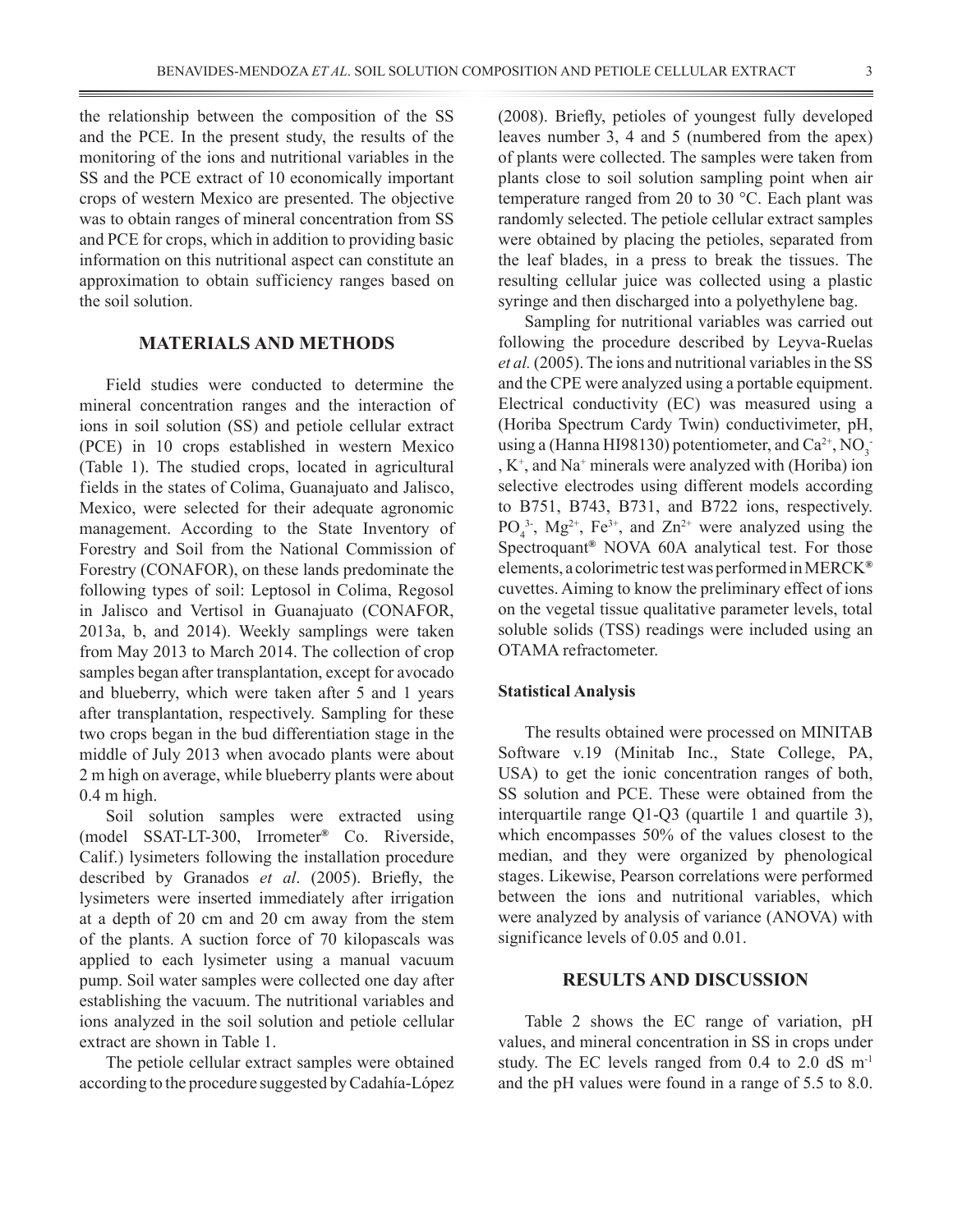| Crop                              | Growing conditions                         | Location<br>coordinates | Number of<br>samples | Phenological stage      | Sampling period<br>(weeks after<br>transplanting) |  |
|-----------------------------------|--------------------------------------------|-------------------------|----------------------|-------------------------|---------------------------------------------------|--|
|                                   |                                            |                         |                      | Bud differentiation     | 240 a 244                                         |  |
| Avocado                           | Bare ground under                          | 19° 40' 48 "N           | 132                  | Flowering               | 245 a 247                                         |  |
| (Persea americana Mill)           | open sky                                   | 103° 32 '34" W          |                      | Fruit set               | 248 a 252                                         |  |
|                                   |                                            |                         |                      | Fruit development       | 253 a 272                                         |  |
|                                   |                                            |                         |                      | Bud differentiation     | 12 a 17                                           |  |
| Blueberry                         | Gray plastic mulching<br>under greenhouse  | 19° 40' 51" N           | 132                  | Flowering               | 18 a 21                                           |  |
| (Vaccinium sp.)                   | tunnel                                     | 103° 32' 44" W          |                      | Harvest                 | 22 a 41                                           |  |
|                                   |                                            |                         |                      | Vegetative              | 1 a 2                                             |  |
| <b>Broccoli</b>                   | Bare ground under                          | $21^{\circ}$ 03' 50" N  |                      | Inflorescence formation | 3a6                                               |  |
| (Brassica oleracea var. Italica)  | open sky                                   | 100° 38' 02" W          | 53                   | Pre-harvest             | 7 a 9                                             |  |
|                                   |                                            |                         |                      | Vegetative              | 1 a 2                                             |  |
| Cauliflower                       | Bare ground under                          | $20^{\circ} 56' 12" N$  |                      | Inflorescence formation | 3a6                                               |  |
| (Brassica oleracea var. botrytis) | open sky                                   | $100^{\circ}$ 41' 48" W | 61                   | Pre-harvest             | 7 a 10                                            |  |
|                                   |                                            |                         |                      | Seedling                | 1 a 2                                             |  |
| Lettuce<br>(Lactuca sativa L.)    | Bare ground under                          | $21^{\circ} 2' 46'' N$  | 41                   | Rosette                 | 3a6                                               |  |
|                                   | open sky                                   | 100° 37' 34" W          |                      | Head formation          | 7 a 9                                             |  |
|                                   |                                            |                         |                      | Vegetative              | 3a4                                               |  |
| Cantaloupe<br>(Cucumis melo L.)   | Gray plastic mulching                      | $19^{\circ}$ 03' 37" N  | 30                   | Pre-harvest             | 5 a 8                                             |  |
|                                   |                                            | 103° 54' 04" W          |                      | Harvest                 | 9 a 12                                            |  |
|                                   |                                            |                         |                      | Vegetative-flowering    | 3a8                                               |  |
| Raspberry                         | Bare ground under                          | 19° 39' 19" N           | 116                  | Pre-harvest             | 9 a 20                                            |  |
| (Rubus idaeus L.)                 | greenhouse tunnel                          | 103° 29' 53" W          |                      | Harvest                 | 21 a 34                                           |  |
|                                   |                                            |                         |                      | Vegetative-flowering    | $1a8$                                             |  |
| Strawberry                        | White plastic mulching<br>under greenhouse | 19° 55' 03" N           | 88                   | Pre-harvest             | 9 a 16                                            |  |
| (Fragaria sp.)                    | tunnel                                     | 103° 42' 02" W          |                      | Harvest                 | 17 a 26                                           |  |
|                                   |                                            |                         |                      | Plant development       | 10 a 13                                           |  |
| Papaya Tree<br>(Carica papaya L.) | Bare ground under                          | 18° 48' 09" N           | 102                  | Flowering-fruit set     | 14 a 25                                           |  |
|                                   | open sky                                   | 103° 45' 19" W          |                      | Production              | 26 a 36                                           |  |
|                                   |                                            |                         |                      | Vegetative-flowering    | 1 a 7                                             |  |
| Pepper                            | Silver plastic mulching                    | 19° 54' 05" N           |                      | Fructification          | 8 a 15                                            |  |
| (Capsicum annum L.)               | in Zenithal greenhouse                     | 103° 35' 15" W          | 119                  | Pre-harvest             | 16 a 23                                           |  |
|                                   |                                            |                         |                      | Harvest                 | 24 a 31                                           |  |

# **Table 1. Crop conditions and sampling.**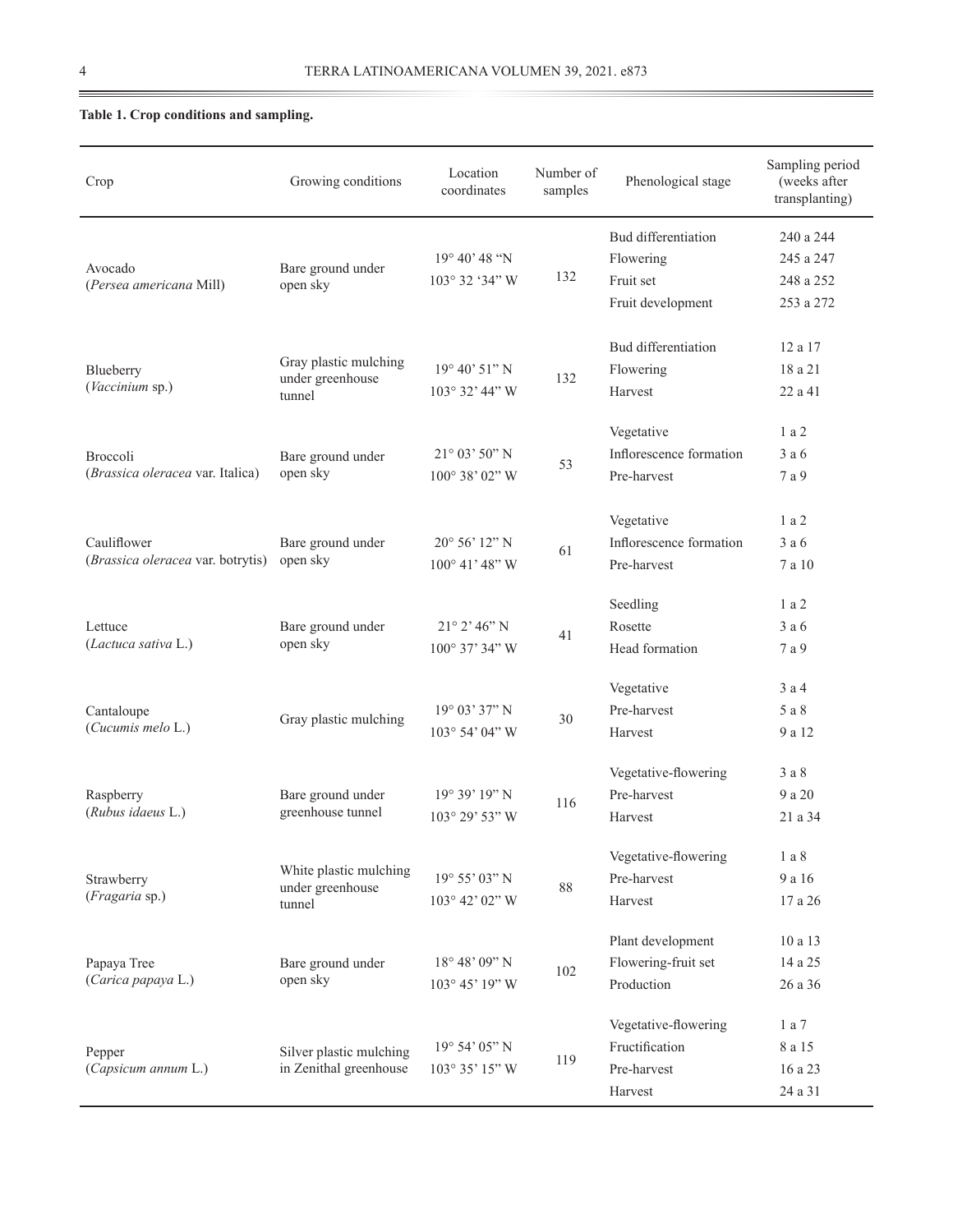Conductivity levels registered for agronomic variables were between the recommended levels by some authors. Cadahía-López (2005) recommends a limit of 2.7 dS m-1 for many cultures in fertigation. However, in strawberry, lettuce and pepper crops, registered values of EC were higher than those proposed by Tanji (1990) who suggests values of 0.9, 1.4, and 1.5 dS  $m^{-1}$ , respectively, for the above-mentioned crops or otherwise a signif icant reduction in growth and yield may occur. On the other hand, there has been reported that CE from SS are in response to the technique used for their extraction. CE extracted from SS using vacuum lysimeters are found at high levels as compared to those collected with techniques which do not use vacuum generation (Cabrera-Corral *et al*., 2016). The pH values fall within the limits of availability of most essential elements in soil for various crops (Liu and Hanlon, 2012). The conductivity and pH recorded suggest normal values for the studied crops.

With the purpose of estimating the level of nutritional sufficiency of registered SS, a comparison between mineral concentration ranges of the SS and the reference levels for different types of soil reported by Cadahía-López (2005) and other authors was made.

The concentration range of the  $NO_3^-$  anion in soil solution was recorded in a variable range from 40 to 620 mg L-1. Most changing values were recorded in the pepper crop,  $220-620$  mg L<sup>-1</sup> during the floweringfruiting stage and  $40-70$  mg  $L^{-1}$  in the pre-harvest stage, which can be considered acceptable compared to the one found (396.8-1178 mg L-1) by Llanderal *et al*. (2020) throughout the pepper crop cycle. Rodríguez *et al*. (2020) propose a nitrate suff iciency value of 5 mmol  $L^{-1}$  (310 mg  $L^{-1}$ ) for soil-established pepper crops; however, this value only applies to vegetative growth. In lettuce crops, maximum values of 225-267 mg  $L^{-1}$  were recorded. These values are higher than the optimum found in some brassicas  $(150 \text{ mg L}^{-1})$ (Altamimi *et al*., 2013). The wide variability observed in nitrate concentrations in this study may be due to imprecise applications of nitrogen fertilizers or, to their excessive amounts, which frequently incur in high lixiviation. Yanai *et al*. (1998), observed that in a sandy loam soil of the cambisol type, the application of  $(NH_4)_2SO_4$  allows  $NO_3$  loss reduction in the first 20 days after its addition to the soil as compared to  $Ca(NO<sub>3</sub>)<sub>2</sub>$ . This is due mainly because nitrification in ammonia fertilizers is slow.

In broccoli, cauliflower, and lettuce crops established between San Luis de la Paz and Celaya, Guanajuato,  $PO_4^3$  was found in a range of 17-66 mg L<sup>-1</sup>. About this, three field experiments conducted in Central Mexico from 1996 through 1998 on clay loam to clay soils near Celaya, these soils contained 11 to 20 mg L-1 (Castellanos *et al*., 1999). In this regard, Cadahía-López (2005) mention that for most rainfed soils, normal levels are found between 9 to 35 mg  $L^{-1}$ , while the highest levels of phosphorus are for highly irrigated crops on clay soil with a maximum range of 61 to 96 mg L-1. According to these reports, the registered values can be considered acceptable.

The K+ levels in all cultures were recorded in a range of 3.0 to 377 mg  $L^{-1}$ . The lowest values were recorded in pepper, broccoli, cauliflower and lettuce crops, while the highest value was recorded in the blueberry crop. The maximum  $K<sup>+</sup>$  values recorded in blueberry crop during the differentiation and flowering stages were above the optimum  $(150 \text{ mg } L^{-1})$  found by Hart, Strik, White, and Yang (2006) and Komosa *et al*. (2017). Castellanos *et al*. (1999) reported values between 600 to 900 mg  $L^{-1}$  in vertisol-type clay loam soils in the central region of Guanajuato, Mexico; high yields of broccoli are achieved in this place. Altamimi *et al*. (2013) observed optimal yields at levels of 13 to 123 mg  $L^{-1}$ . The low content of K in SS recorded in some crops may be due to the low retention of this element by the soil. In this regard, Lao *et al*. (2003), mention that ion concentration in soil solution varies according to depth. That is, at 25 cm depth, higher concentrations of cations such as  $Mg^{2+}$  and  $Na^{+}$  are found, compared to those found at depths closer to surface.

Levels of  $Ca^{2+}$ ,  $Mg^{2+}$ ,  $Na^{+}$ ,  $Fe^{3+}$  and  $Zn^{2+}$  in soil solution were recorded in the ranges of 27-533, 10-53, 15.3-500, 0.5-1.8 and 2.8-7.4 mg L-1, respectively (Table 2). According to several authors (Cadahía-López, 2005; Robin *et al*., 2008; Smith, Fisher, and Argo, 2004), levels of microelements such as  $Mg^{2+}$ ,  $Fe<sup>3+</sup>$  and  $Zn<sup>2+</sup>$  were within plant required range for optimal growth in soil and substrate. However, elements such as  $Ca^{2+}$ , Mg<sup>2+</sup>, and Na<sup>+</sup> were recorded at high concentrations. Maximum levels of calcium in papaya crop were twice the optimal values  $(240 \text{ mg L}^{-1})$ recommended by Madani *et al*. (2013). Similarly, the maximum values recorded for  $Ca^{2+}$  in strawberry crop were higher than the limit value  $(465 \text{ mg } L^{-1})$ recommended by Choi, Latigui, and Lee (2013).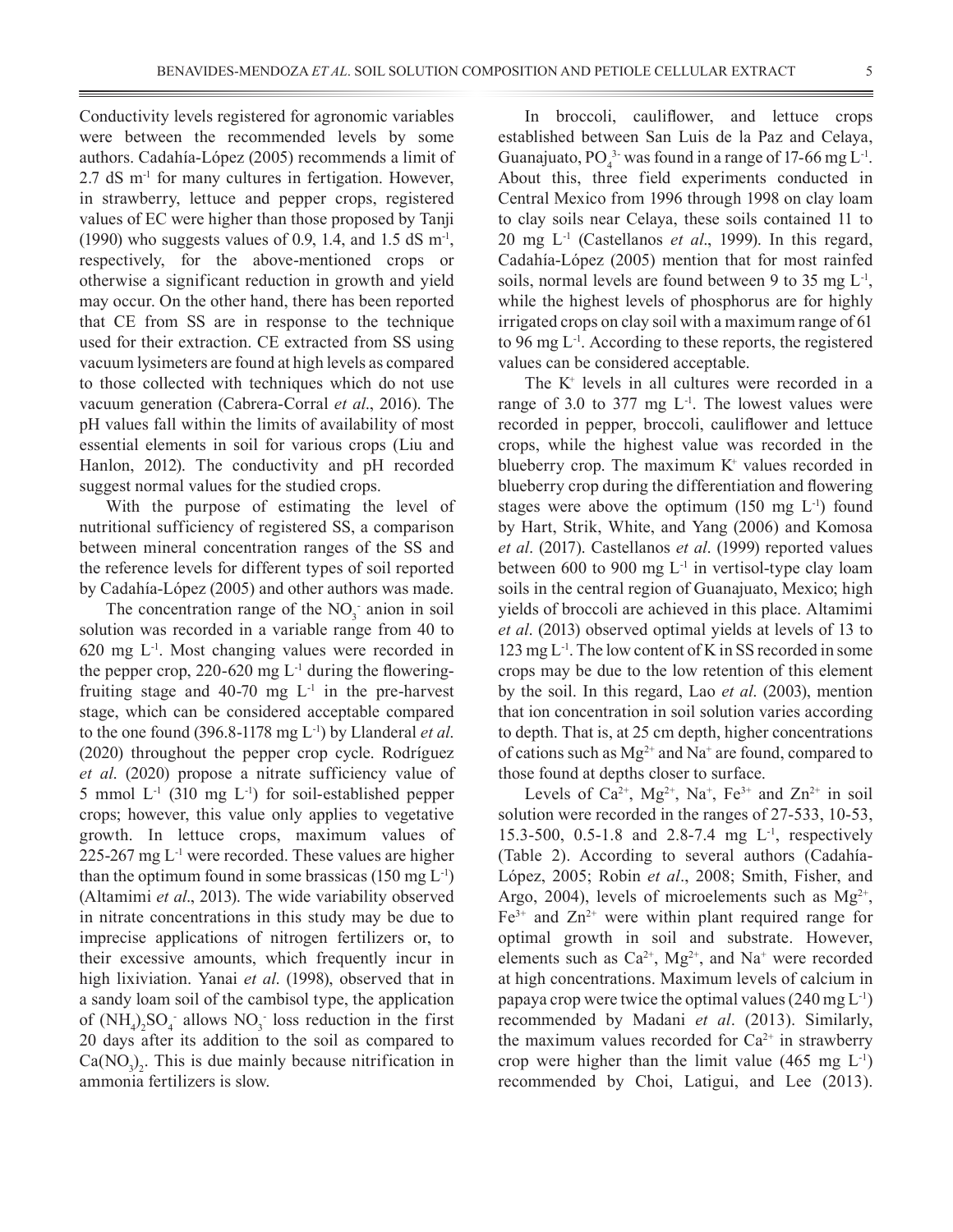|                         | EC                                 | pH          | NO <sub>3</sub> | PO <sub>4</sub> <sup>3</sup> | $K^+$         | $Ca^{2+}$       | $Mg^{2+}$     | $Na+$        | $Fe3+$        | $Zn^{2+}$   |
|-------------------------|------------------------------------|-------------|-----------------|------------------------------|---------------|-----------------|---------------|--------------|---------------|-------------|
|                         | $dS$ m <sup>-1</sup>               |             |                 |                              |               | - $mg L^{-1}$ - |               |              |               |             |
|                         |                                    |             |                 | Avocado                      |               |                 |               |              |               |             |
| Bud differentiation     | $0.5^{\dagger}$ - $0.8^{\ddagger}$ | $5.8 - 7.2$ | 150-357         | ------                       | 45.8-145      | 132-360         | ------        | 75.3-190     | ------        | ------      |
| Flowering               | $0.5 - 0.7$                        | $5.9 - 6.4$ | 135-280         | ------                       | 42.8-207      | 180-307         | ------        | $62.0 - 140$ | ------        | ------      |
| Fruit set               | $0.4 - 1.2$                        | $5.5 - 6.1$ | 207-400         | ------                       | 88.3-212      | 122-360         | ------        | 33.0-165     | ------        | ------      |
| Fruit development       | $0.4 - 0.6$                        | $6.8 - 7.6$ | 112-300         | ------                       | $17.0 - 34.3$ | 64-200          | ------        | 15.3-41.8    | ------        |             |
| <b>Blueberry</b>        |                                    |             |                 |                              |               |                 |               |              |               |             |
| Bud differentiation     | $0.5 - 1.6$                        | $5.9 - 7.1$ | 110-467         | ------                       | 96.0-192      | 120-200         | $- - - - - -$ | 24-92        | $- - - - - -$ | ------      |
| Flowering               | $0.5 - 0.8$                        | $5.5 - 6.1$ | 262-572         | ------                       | 96.8-377      | 120-150         | ------        | 58-90        | ------        | ------      |
| Harvest                 | $0.4 - 0.6$                        | $6.7 - 7.3$ | 130-287         | ------                       | 18.3-37.0     | 49.0-147        | ------        | 17-50        | $- - - - - -$ | ------      |
|                         |                                    |             |                 | <b>Broccoli</b>              |               |                 |               |              |               |             |
| Vegetative              | $0.9 - 1.6$                        | $7.5 - 8.0$ | 120-393         | 17-32                        | 38-72         | 125-233         | 19-37         | 76-160       | $0.6 - 0.9$   | $4.4 - 6.7$ |
| Inflorescence formation | $1.2 - 1.7$                        | $7.0 - 7.5$ | 180-440         | 39-47                        | 49-72         | 210-340         | 17-44         | 120-190      | $1.1 - 1.7$   | $3.7 - 6.3$ |
| Pre-harvest             | $1.0 - 1.3$                        | $6.8 - 7.2$ | 101-255         | 46-54                        | $40 - 60$     | 142-290         | $13 - 33$     | 112-225      | $0.9 - 1.6$   | $2.8 - 4.7$ |
|                         |                                    |             |                 | Cauliflower                  |               |                 |               |              |               |             |
| Vegetative              | $1.1 - 2.1$                        | $7.8 - 8.0$ | 190-368         | 22-39                        | $32 - 75$     | 107-203         | $17 - 53$     | 107-213      | $0.6 - 0.9$   | $4.3 - 7.0$ |
| Inflorescence formation | $1.2 - 2.0$                        | $7.2 - 7.6$ | 247-453         | 34-44                        | 49-68         | 220-533         | 14-41         | 140-230      | $1.0 - 1.4$   | $4.0 - 7.4$ |
| Pre-harvest             | $0.8 - 1.1$                        | $6.9 - 7.2$ | 66-190          | 55-66                        | 35-54         | 130-260         | $Oct-22$      | 150-190      | $1.0 - 1.8$   | $2.8 - 3.9$ |
|                         |                                    |             |                 | Lettuce                      |               |                 |               |              |               |             |
| Seedling                | $1.1 - 1.4$                        | $7.6 - 7.8$ | 139-267         | $17 - 25$                    | 28-46         | 136-217         | 18-36         | 108-140      | $0.5 - 1.1$   | $4.7 - 7.2$ |
| Rosette                 | $0.9 - 1.5$                        | $7.2 - 7.7$ | 88-230          | 36-54                        | 24-41         | 135-340         | $16 - 31$     | 120-185      | $1.0 - 1.8$   | $3.7 - 5.4$ |
| Head formation          | $0.9 - 1.1$                        | $6.7 - 7.0$ | 112-225         | $43 - 60$                    | 24-33         | 195-315         | $20 - 26$     | 132-222      | $0.7 - 0.9$   | $3.9 - 5.0$ |
|                         |                                    |             |                 | Cantaloupe                   |               |                 |               |              |               |             |
| Vegetative              | $1.0 - 1.2$                        | $6.6 - 7.2$ | 93-141          | ------                       | 26-36         | 143-214         | ------        | 65-82        |               |             |
| Pre-harvest             | $0.9 - 1.2$                        | $7.5 - 8.2$ | 97-227          | ------                       | $Nov-50$      | 305-410         | ------        | 56-78        | $- - - - - -$ | ------      |
| Harvest                 | $0.9 - 1.2$                        | $7.4 - 7.6$ | 147-397         | ------                       | $Sep-18$      | 312-570         | ------        | $41 - 75$    | $- - - - - -$ | ------      |
|                         |                                    |             |                 | <b>Raspberry</b>             |               |                 |               |              |               |             |
| Vegetative-flowering    | $0.5 - 0.8$                        | $5.9 - 6.5$ | 227-620         | ------                       | 48-150        | 107-300         | $- - - - - -$ | 41-192       | ------        | ------      |
| Pre-harvest             | $0.5 - 1.0$                        | 5.7-70      | 130-450         | ------                       | 23-195        | 157-247         | ------        | 42-84        | ------        |             |
| Harvest                 | $0.4 - 0.6$                        | $6.6 - 7.3$ | 89-227          | ------                       | $17 - 37$     | 36-175          | ------        | $21 - 61$    | ------        | ------      |
|                         |                                    |             |                 | <b>Strawberry</b>            |               |                 |               |              |               |             |
| Vegetative-flowering    | $0.7 - 1.3$                        | $5.5 - 6.4$ | 280-612         | ------                       | 34-90         | 127-180         | ------        | $32 - 61$    |               |             |
| Pre-harvest             | $0.6 - 1.0$                        | $6.8 - 7.3$ | 227-462         | ------                       | 24-56         | 98-150          | ------        | $31 - 52$    |               |             |
| Harvest                 | $1.0 - 1.3$                        | $6.4 - 7.2$ | 242-502         | ------                       | $25 - 55$     | $51 - 142$      | ------        | 20-41        |               |             |
| Papaya                  |                                    |             |                 |                              |               |                 |               |              |               |             |
| Plant development       | $1.0 - 1.8$                        | $6.6 - 7.0$ | 117-220         | ------                       | 137-190       | 295-585         | ------        | 135-272      | ------        | ------      |
| Flowering-fruit set     | $0.9 - 1.6$                        | $6.3 - 6.9$ | 117-177         | ------                       | $23 - 51$     | 160-412         | ------        | 62-200       |               |             |
| Production              | $1.0 - 1.1$                        | $6.8 - 7.6$ | 89-382          | ------                       | Dec-70        | 290-455         | ------        | 38-63        | ------        | ------      |
| Pepper                  |                                    |             |                 |                              |               |                 |               |              |               |             |
| Vegetative-flowering    | $1.1 - 1.3$                        | $6.8 - 7.3$ | 96-220          | ------                       | $21 - 55$     | 260-380         | ------        | 250-430      | ------        |             |
| Fructification          | $1.1 - 1.4$                        | $6.2 - 7.5$ | 220-620         | ------                       | Dec-38        | 170-290         | ------        | 300-500      |               |             |
| Pre-harvest             | $0.9 - 1.1$                        | $7.0 - 7.6$ | $40 - 70$       | ------                       | $4.0 - 8.5$   | 49-115          | ------        | 150-295      | ------        | ------      |
| Harvest                 | $1.0 - 1.2$                        | $6.4 - 7.6$ | 79-140          | ------                       | $3.0 - 6.0$   | 27-59           | ------        | 150-225      | ------        | ------      |

# **Table 2. Range of variation of the EC, pH and concentration of ions in soil solution.**

 $\hat{z}$  = Quartil 1.  $\hat{z}$  = Quartil 2.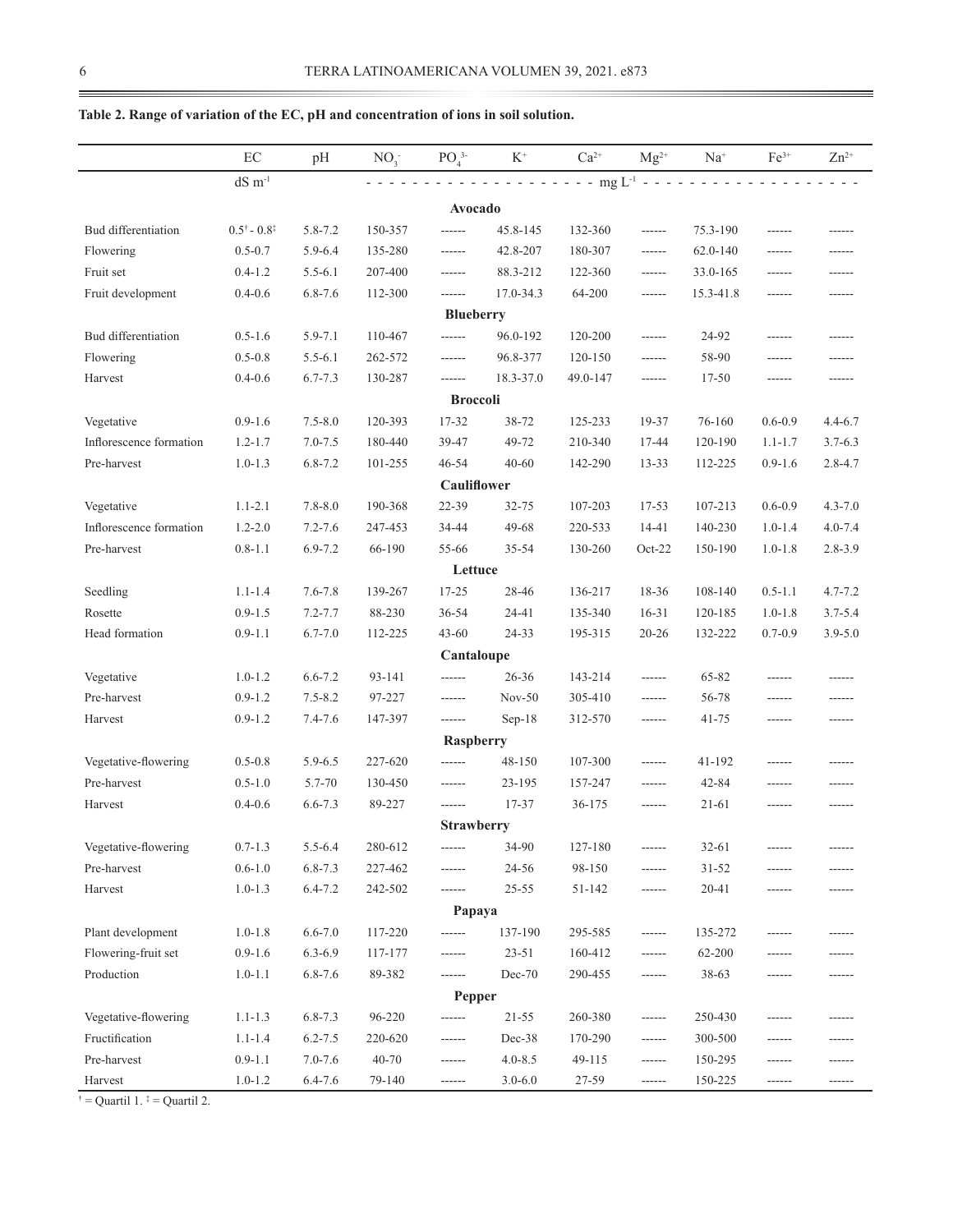The before mentioned values show evidence of high availability of calcium in the different soils related to this study. Na<sup>+</sup> was found in values higher than the maximum tolerable recommended for irrigation water for both open field and greenhouse crops (<100 mg L-1 ) (Breś, Kleiber y Trelka, 2010). Grattan and Grieve (1998) mentions that high concentrations of Na<sup>+</sup> in the soil solution can decrease the ionic strength of other nutrients and cause nutritional disorders in plants. In this regard, Lao *et al*. (2003) mention that ion concentration in soil solution varies according to depth. That is, at 25 cm depth, higher concentrations of cations such as  $Mg^{2+}$  and Na<sup>+</sup> are found, compared to those found at depths closer to surface.

Table 3 shows ranges of variation for ion concentration in PCE, pH, and total soluble solids (TSS) by phenological stage. In general, a decrease in the concentration of the ions was observed according to the different stages, which agrees with that observed by Hochmuth *et al.* (2012) in eleven horticultural crops. The ranges of concentrations for  $NO_3^-$ ,  $K^+$ , and  $Ca^{2+}$  in PCE in crops under study were within the frequent value ranges found by Cadahía-López (2008), in the PCE analysis of horticultural crops. In specific, the  $NO_3^-$  concentration ranges obtained are similar to sufficiency ranges reported for strawberry  $(200-900 \text{ mg L}^{-1})$  and pepper  $(500-1600 \text{ mg L}^{-1})$  crops, however, they differ for broccoli  $(500-1600 \text{ mg } L^{-1})$ , cauliflower (290-740 mg L<sup>-1</sup>), lettuce (350-600 mg L<sup>-1</sup>), and cantaloupe  $(700-1200 \text{ mg } L^{-1})$  crops (Hochmuth et al., 2012). K<sup>+</sup> concentration was found within sufficiency ranges for broccoli  $(2200-6500 \text{ mg } L^{-1})$ , strawberry  $(1500-3500 \text{ mg } L^{-1})$ , and cantaloupe  $(3000-5000 \text{ mg L}^{-1})$  crops, while in pepper crop the concentration obtained was higher  $(2000-3500 \text{ mg L}^{-1})$ than the suff iciency range (Hochmuth *et al*., 2012). It is worth mentioning that the reference ranges of  $Ca^{2+}$ levels in PCE in horticultural crops are not reported in the literature. However, a comparison with respect to the total  $Ca^{2+}$  content in leaf tissue reported by Hochmuth *et al*. (2012), shows that broccoli, lettuce, and cantaloupe crops have higher content  $Ca^{2+}$  compared to that of strawberry and pepper crops, which agrees with the PCE content of this study. Regarding ion concentration on different crop stages, in general, it is observed that the highest concentrations were found in the first phenological stages. In this regard, it has been reported that the concentrations of some elements such as nitrate, tend to be higher in early (vegetative) stages

in fruit crops; in later stages, a pronounced decline is observed, which is even higher in fruit formation and growth stages. This decline in  $K^+$  levels is due to the increase in the mineral translocation from leaves towards fruits (Wira, Jamil, and Armizatul, 2013).

On the other hand, high concentrations of  $Na<sup>+</sup>$  in PCE were recorded mainly in broccoli, cauliflower, lettuce, and pepper crops (Table 3). It should be noticed that, in the first three cultures, these values were in correspondence to the concentration of this element in SS, however, this was not the case for pepper crop (Table 2). In this regard, it has been documented that, regardless of Na<sup>+</sup> supply, there are several crops that translocate low concentrations of this non-essential element to reproductive or storage structures, such as seeds, fruits, or storage roots, or other consumable portions of many staple crops. In contrast, vegetative structures, such as leaves and petioles subject to greater transpiration and greater xylem flux, tend to accumulate Na+ at reasonably high levels without adversely affecting fruit productivity or quality. This occurs at the expense of a low concentration of  $K^+$  in the soil solution. This has been observed mainly in vegetative stage of growing vegetables (Subbarao, Ito, Berry, and Wheeler, 2003), such as lettuce and some brassicas.

Table 4 shows correlations between the SS ions and PCE variables. In general, it can be observed that EC showed positive correlations with most of the ions recorded, but particularly with anion  $NO<sub>3</sub>$ . The pH showed positive correlations with the  $Ca^{2+}$  and  $NO_3^$ ions, however, it showed negative correlations with  $K^+$ , Na<sup>+</sup> and PO<sub>4</sub><sup>3-</sup> in several crops, which suggests the impact of pH on the bioavailability of these ions. The decrease of pH in soil solution, associated with a higher concentration of P, has been observed by Choi *et al*. (2013), who attribute this acidif ication to the reaction of  $H_2PO_4$  anion with  $Ca^{2+}$ , delivering calcium monophosphate with the consequent release of H<sup>+</sup> ions. The correlation between  $pH$  and  $K^+$  may be a function of N present in solution. Gratieri, Cecílio, Barbosa, and Pavani (2013) observed that, by increasing the concentration of  $K^+$  with respect to N, this led to an increase in the pH of the fertigation solution. The lowest pH value (4.7) resulted from fertigation with a solution containing 20 and 6 mmol  $L^{-1}$  of N and  $K^+$ , respectively, while the highest pH (5.7) resulted from 12.6 and 10 mmol  $L^{-1}$  of N and  $K^+$  concentrations, respectively.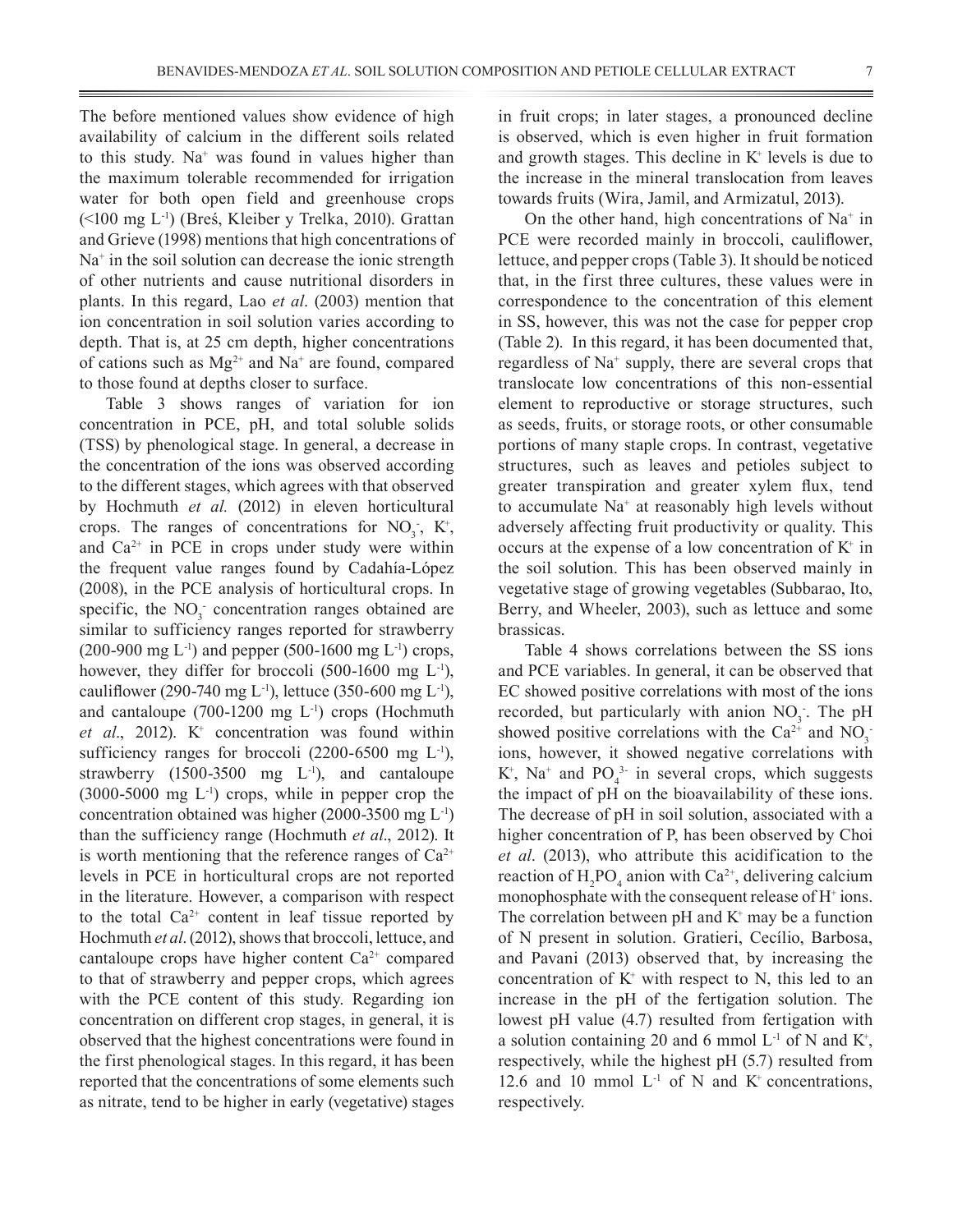|                                 | NO <sub>3</sub>                | $\rm K^+$  | $Ca^{2+}$          | $Na+$        | pH          | <b>TSS</b>      |  |  |  |
|---------------------------------|--------------------------------|------------|--------------------|--------------|-------------|-----------------|--|--|--|
|                                 |                                |            | - mg $L^{-1}$ - -  |              |             | $\mathrm{Prix}$ |  |  |  |
| Sensitivity ranges <sup>†</sup> | 40-1500                        | 1000-12000 | 40-2000            | 10-1000      | $---$       | ---             |  |  |  |
|                                 |                                |            | Avocado            |              |             |                 |  |  |  |
| Bud differentiation             | $187^{\ddagger} - 505^{\circ}$ | 3200-5000  | $5.0 - 9.2$        | 58.5-160     | $4.8 - 6.5$ | $4.0 - 8.6$     |  |  |  |
| Flowering                       | 120-405                        | 1600-4000  | $7.0 - 10$         | 67.5-98.5    | $4.6 - 4.9$ | $7.1 - 9.0$     |  |  |  |
| Fruit set                       | 160-490                        | 2400-3450  | $2.7 - 11$         | $45.3 - 100$ | $4.1 - 4.4$ | $7.1 - 9.8$     |  |  |  |
| Fruit development               | 140-375                        | 1825-2500  | $1.0 - 4.2$        | 29.5-42.5    | $5.0 - 5.6$ | $2.8 - 4.8$     |  |  |  |
| <b>Blueberry</b>                |                                |            |                    |              |             |                 |  |  |  |
| Bud differentiation             | 95.8-292                       | 1875-4225  | $20 - 61$          | 36.8-100     | $2.7 - 4.0$ | $Oct-13$        |  |  |  |
| Flowering                       | 32.5-55.3                      | 1450-5125  | 19-45              | 52.3-70.0    | $1.8 - 2.5$ | $Oct-13$        |  |  |  |
| Harvest                         | 27.5-117                       | 820-1400   | $6.0 - 28$         | 25.0-43.8    | $2.4 - 2.8$ | $4.0 - 6.0$     |  |  |  |
|                                 |                                |            | <b>Broccoli</b>    |              |             |                 |  |  |  |
| Vegetative                      | 5300-8350                      | 2650-3300  | 200-488            | 250-620      | $5.8 - 6.2$ | $5.5 - 6.4$     |  |  |  |
| Inflorescence formation         | 3800-4700                      | 2600-3600  | 260-610            | 180-280      | $5.9 - 6.1$ | $5.0 - 6.0$     |  |  |  |
| Pre-harvest                     | 3050-3675                      | 2800-3200  | 450-650            | 215-328      | $5.6 - 5.8$ | $5.0 - 6.0$     |  |  |  |
|                                 |                                |            | <b>Cauliflower</b> |              |             |                 |  |  |  |
| Vegetative                      | 4725-9825                      | 2275-3200  | 66-153             | 245-298      | $6.1 - 6.5$ | $5.0 - 6.1$     |  |  |  |
| Inflorescence formation         | 3275-4125                      | 2500-3200  | 125-133            | 197-300      | $6.1 - 6.7$ | $5.0 - 6.1$     |  |  |  |
| Pre-harvest                     | 2200-3100                      | 2400-3000  | 190-410            | 310-400      | 5.8-5.9     | $4.8 - 5.4$     |  |  |  |
|                                 |                                |            | Lettuce            |              |             |                 |  |  |  |
| Seedling                        | 1950-3150                      | 2225-2700  | 97-168             | 110-338      | 5.8-5.9     | $4.0 - 5.0$     |  |  |  |
| Rosette                         | 2250-2800                      | 2450-3650  | 94-165             | 135-235      | $5.4 - 6.0$ | $3.2 - 4.0$     |  |  |  |
| Head formation                  | 1850-2075                      | 2950-3325  | 104-125            | 198-305      | $5.3 - 5.4$ | $3.0 - 3.3$     |  |  |  |
|                                 |                                |            | Cantaloupe         |              |             |                 |  |  |  |
| Vegetative                      | 6775-9225                      | 3575-4800  | 35-102             | 81-132       | $5.3 - 5.7$ | $2.0 - 2.3$     |  |  |  |
| Pre-harvest                     | 2550-5175                      | 2700-3625  | 117-422            | 107-162      | $5.4 - 6.2$ | $2.0 - 3.0$     |  |  |  |
| Harvest                         | 1475-6550                      | 2275-4150  | 255-1135           | 127-337      | $5.3 - 5.8$ | $2.0 - 2.8$     |  |  |  |
|                                 |                                |            | Raspberry          |              |             |                 |  |  |  |
| Vegetative-flowering            | 1775-4225                      | 2875-5200  | 128-273            | 60-225       | $5.1 - 5.3$ | $3.0 - 4.1$     |  |  |  |
| Pre-harvest                     | 898-4400                       | 3500-5175  | 65-110             | $40 - 82$    | $4.9 - 5.5$ | $3.0 - 6.0$     |  |  |  |
| Harvest                         | 2275-4600                      | 2450-4125  | 17-83              | 34-85        | $5.2 - 5.5$ | $2.0 - 3.0$     |  |  |  |
|                                 |                                |            | Strawberry         |              |             |                 |  |  |  |
| Vegetative-flowering            | 287-860                        | 2875-4450  | 43-97              | $42 - 81$    | $4.7 - 5.5$ | $6.2 - 7.6$     |  |  |  |
| Pre-harvest                     | 1575-2525                      | 2550-4550  | $20 - 40$          | 29-43        | $5.1 - 5.5$ | $3.9 - 6.2$     |  |  |  |
| Harvest                         | 720-1275                       | 2000-3125  | 15-37              | 36-66        | $4.9 - 5.2$ | $3.8 - 5.0$     |  |  |  |
|                                 |                                |            | Papaya             |              |             |                 |  |  |  |
| Plant development               | 400-1325                       | 4875-9375  | 160-602            | 69-235       | $5.6 - 6.0$ | $3.4 - 4.2$     |  |  |  |
| Flowering-fruit set             | 420-1300                       | 3075-8125  | 31-115             | 46-130       | $5.3 - 6.3$ | $3.0 - 4.7$     |  |  |  |
| Production                      | 512-2100                       | 2275-3225  | 42-187             | 65-162       | $5.7 - 6.0$ | $2.0 - 3.0$     |  |  |  |
| Pepper                          |                                |            |                    |              |             |                 |  |  |  |
| Vegetative-flowering            | 1800-4700                      | 5300-8000  | $6.0 - 16$         | 82-220       | 5.4-5.9     | $3.0 - 4.2$     |  |  |  |
| Fructification                  | 900-1500                       | 7000-8700  | $1.0 - 4.0$        | 59-88        | $4.8 - 5.8$ | $3.2 - 6.8$     |  |  |  |
| Pre-harvest                     | 1210-3150                      | 4700-6800  | $1.0 - 2.5$        | $53 - 65$    | $5.4 - 6.2$ | $2.3 - 4.0$     |  |  |  |
| Harvest                         | 2100-4050                      | 4100-5550  | $1.0 - 3.8$        | 56-87        | $5.7 - 6.1$ | $2.0 - 3.0$     |  |  |  |

# **Table 3. Range of variation for pH, total soluble solids, and ion concentration in petiole cellular extract (PCE).**

† Cadahía-López, 2008. Frequent Intervals Found in PCE Analysis. ‡ = Quartil 1. § = Quartil 2. TSS = total solid soluble.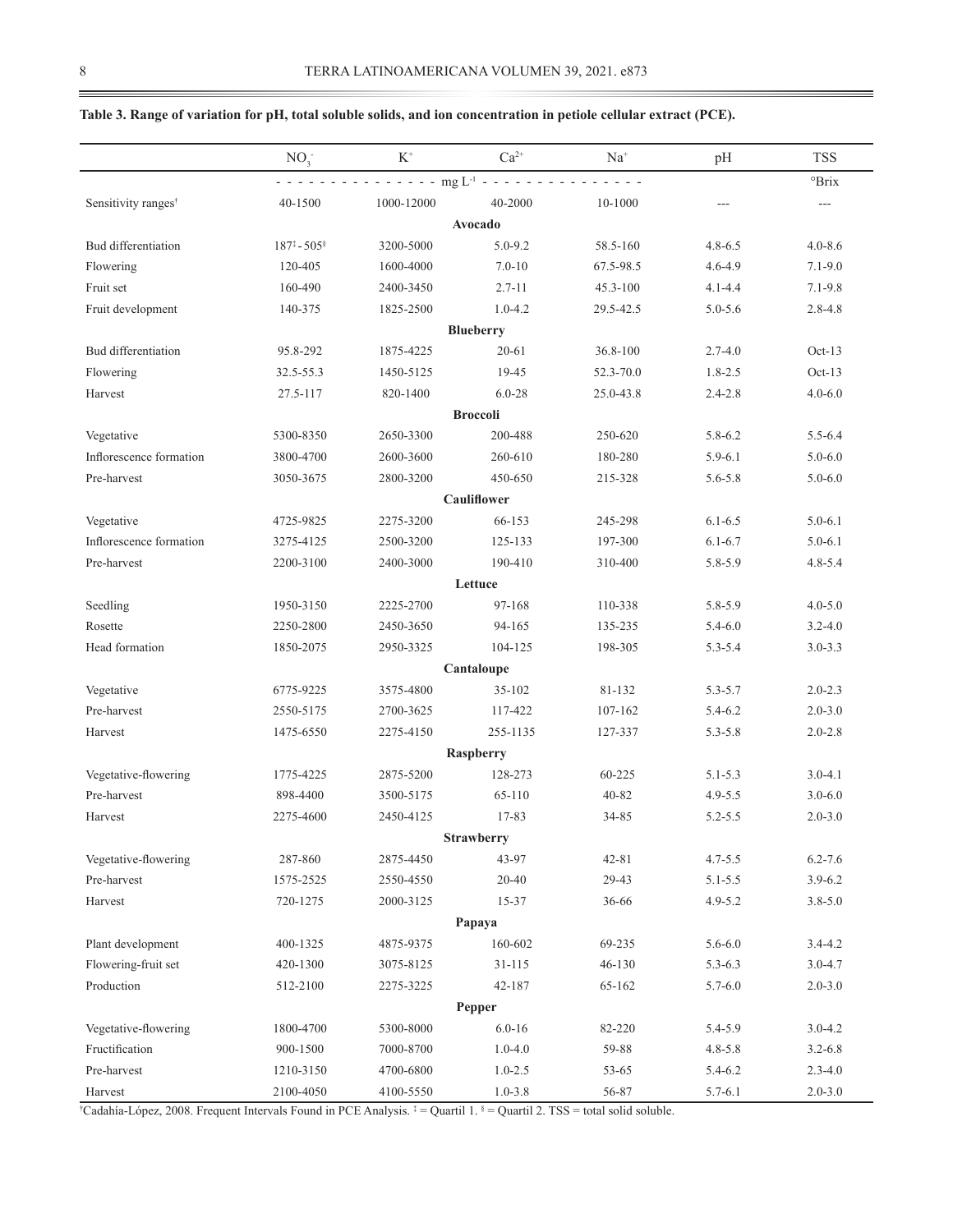Highly signif icant positive correlations were also recorded between  $NO_3^-$  and  $K^+$  ions, and  $NO_3^-$  and  $Ca<sup>2+</sup>$  in SS, mainly in broccoli, cauliflower, blueberry, raspberry, and lettuce crops. Likewise, highly significant positive correlations between  $NO<sub>3</sub>^-$  and  $Zn^{2+}$  were observed. These results allow us to verify important interactions of  $NO_3^-$  with several of the cations present in the soil solution. The foregoing suggests that the  $NO_3^-$  anion has a determining effect on the concentration of cations in the soil solution, primarily attributable to the ion exchange and electrochemical equilibrium processes that  $NO_3^-$  undergoes as it is weakly adsorbed at the exchange sites of soil (Yanai *et al.*, 1998), but also due to its anionic dominance in the nutrient medium (Yanai *et al.*, 1996).

The concentration of  $NO_3^-$  in the PCE with respect to the concentration in the SS showed positive

correlations in the broccoli and cauliflower crops. This suggests that an increase in soil solution concentrations corresponds to higher assimilation by plants. However, statistically significant negative correlations were found in raspberry, cantaloupe, and pepper crops, suggesting that higher application rates do not reflect higher assimilations. About this, it has been found that the concentration of nutrients in the PCE is a function of the level of demand of ions for some physiological processes, such as nutrient uptake, bioassimilation, and storage (Llanderal *et al*., 2020), while decrease in ions in soil solution, generally is due to leaching towards lower depths, or to high assimilation by plants in certain phenological stages (Komosa *et al*., 2017). The foregoing supposes the occurrence of a negative correlation when high mineral applications are combined with periods of low plant demand. There

**Table 4. Pearson's correlations between ions and nutritional variables in soil solution and petiole cellular extract.**

|                                                      | Avocado    | Blueberry  |           | Broccoli Cauliflower Lettuce |            | Cantaloupe | Raspberry  | Strawberry | Papaya    | Pepper    |
|------------------------------------------------------|------------|------------|-----------|------------------------------|------------|------------|------------|------------|-----------|-----------|
| Soil solution (SS)                                   |            |            |           |                              |            |            |            |            |           |           |
| $EC(SS)$ $Vs$ $NO$ <sub>3</sub> $(SS)$               | 0.2        | $0.42*$    | $0.663**$ | $0.54**$                     | $-0.01$    | 0.195      | 0.224      | 0.149      | 0.064     | 0.331     |
| $pH(SS)$ $Vs$ K <sup>+</sup> (SS)                    | $-0.757**$ | $-0.491*$  | 0.174     | 0.28                         | $0.429**$  | 0.323      | $-0.439**$ | $-0.508*$  | $-0.159$  | $-0.346$  |
| $NO3(SS)$ Vs $Zn^{2+}(SS)$                           | ------     | ------     | $0.839**$ | $0.45*$                      | $0.394*$   | ------     | ------     | ------     | ------    | ------    |
| $POA3(SS) Vs pH(SS)$                                 | ------     | ------     | $-0.55**$ | $-0.58**$                    | $-0.441*$  | ------     | ------     | ------     | ------    | ------    |
| $K^*(SS)$ Vs NO <sub>3</sub> (SS)                    | 0.117      | $0.6**$    | $0.739**$ | $0.615**$                    | $0.51**$   | $-0.042$   | $0.406*$   | 0.416      | 0.041     | 0.381     |
| $Ca^{2+}(SS)$ Vs NO <sub>2</sub> (SS)                | 0.016      | 0.269      | $0.764**$ | 0.093                        | 0.253      | $0.869**$  | $0.572**$  | 0.269      | 0.34      | $0.445*$  |
| $Na^{2+}(SS)$ Vs pH(SS)                              | $-0.573**$ | $-0.438*$  | $-0.148$  | $-0.266$                     | $-0.193$   | 0.398      | $-0.427*$  | $-0.596*$  | $-0.179$  | $-0.419$  |
| Soil solution (SS) Vs Petiole cellular extract (PCE) |            |            |           |                              |            |            |            |            |           |           |
| $EC(SS)$ $Vs$ $Na+(PCE)$                             | 0.313      | $0.454*$   | $-0.022$  | $-0.232$                     | 0.103      | $-0.422$   | $0.384*$   | $-0.062$   | 0.111     | $0.628**$ |
| $pH(SS)$ $Vs$ $TSS(PCE)$                             | $-0.817**$ | $-0.567**$ | $0.37*$   | 0.341                        | $0.514**$  | 0.196      | $-0.559**$ | $-0.767**$ | 0.02      | $-0.465*$ |
| $NO3(SS)$ Vs<br>NO <sub>3</sub> (PCE)                | 0.095      | 0.384      | $0.558**$ | $0.454*$                     | $-0.126$   | $-0.702*$  | $-0.403*$  | $-0.171$   | $-0.222$  | $-0.433*$ |
| $NO3(PCE)$ $Vs$<br>$Ca^{2+}(PCE)$                    | 0.167      | 0.055      | $-0.45**$ | $-0.451*$                    | 0.146      | $-0.39$    | $-0.278$   | 0.16       | $-0.018$  | $-0.029$  |
| $PO43(SS) Vs pH(PCE)$                                | ------     | ------     | $-0.46**$ | $-0.76**$                    | $-0.516**$ | ------     |            | ------     | ------    |           |
| $K^*(SS)$ Vs $K^*(PCE)$                              | $0.567**$  | $0.514*$   | $-0.159$  | 0.19                         | $-0.074$   | $-0.296$   | 0.145      | 0.04       | $0.567*$  | $0.472*$  |
| $K^*(SS)$ Vs TSS(PCE)                                | $0.79**$   | $0.817**$  | 0.014     | 0.146                        | 0.03       | $-0.246$   | $0.535**$  | $0.5*$     | $0.476*$  | $0.651**$ |
| $Ca^{2+}(SS)$ Vs<br>$Ca^{2+}(PCE)$                   | $0.774**$  | 0.021      | 0.161     | $0.437*$                     | $0.522**$  | $0.793**$  | $0.356*$   | $0.663**$  | $0.636**$ | 0.383     |
| $Ca^{2+}(SS)$ Vs<br>NO <sub>3</sub> (PCE)            | $-0.043$   | 0.042      | 0.266     | $-0.282$                     | $-0.112$   | $-0.77**$  | $-0.338**$ | $-0.003$   | $-0.075$  | $-0.105$  |
| $Na+(SS)$ Vs Na <sup>+</sup> (PCE)                   | $0.741**$  | 0.204      | 0.287     | 0.333                        | 0.263      | $-0.616*$  | $0.851**$  | $0.547*$   | $0.511*$  | $0.529*$  |

 $*P \leq 0.05$ . \*\* $P \leq 0.01$ .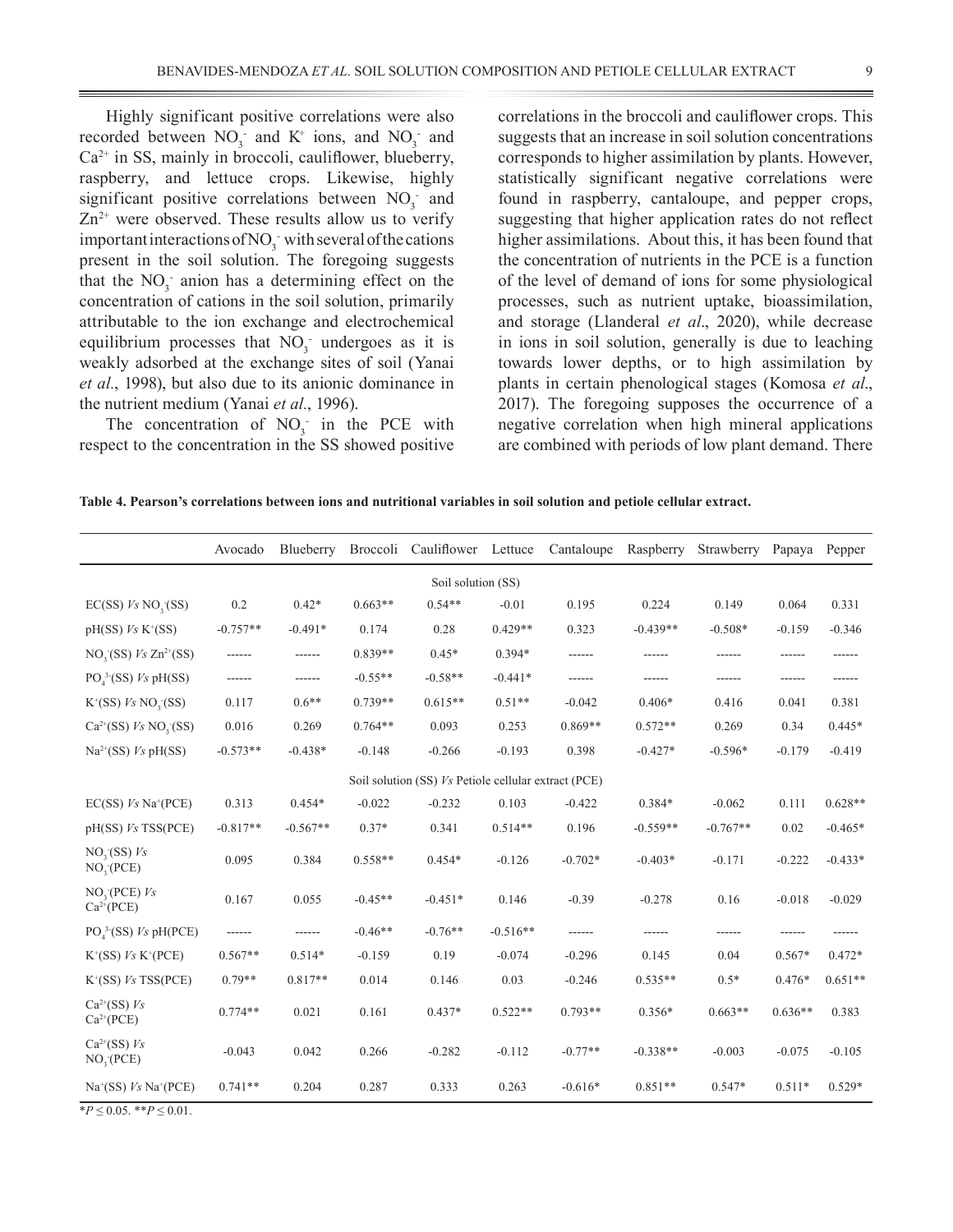is evidence that some plant species, mainly forest species, show a blockage in nitrate uptake when its concentration is significantly high in the presence of ammonium; the blockage is attributed to the inhibitory effects of ammonia (Gessler *et al*., 1998). The exact explanation for such a response in horticultural species is still an area of opportunity.

In contrast, significant positive correlations were recorded between the concentration of  $K^+$  in the SS with respect to  $K^+$  in the PCE in crops such as avocado, blueberry, papaya, and pepper, while highly signif icant positive correlations between levels of K+ in the SS and TSS in the PCE were registered in blueberry, pepper, papaya, strawberry and raspberry crops. In some crops, this above shows a high  $K^+$  uptake response by increasing the soil concentration of the element. However, crops such as broccoli, cauliflower and lettuce did not show higher assimilation even when SS increased (Table 2). Voogt (2002) mentions that is important distinguish between the composition of the nutrient solution to be supplied to a crop and the composition of the root environment. Like in hydroponics, it is the solution in the growing media, or in soil the soil solution. This author indicates that the nutrient solution composition must reflect the uptake ratios of individual elements by the crop and as the demand between species differs. In this regard, it has been documented that when a nutrient solution is applied continuously, plants can take up the ions in very low concentrations, likewise, it has been reported that, under these same conditions, high proportions of the nutrients are not used by plants or their assimilation does not impact their productivity (Trejo-Téllez and Gómez-Merino, 2012). On the other hand, a negative correlation was registered between the pH of SS and the concentration of  $K^+$  in PCE in the blueberry crop, while negative correlations between TSS and pH in SS were observed in avocado, blueberry, raspberry, and pepper crops (Table 4). The negative effect of soil acidity on foliar K+ levels has been documented in blueberry crops in different types of soil (Hart *et al*., 2006). Positive impact of potassium fertilization on the yield and quality of some crops, like berries, has been reported (Hart *et al.*, 2006). K<sup>+</sup> is attributed a fundamental role in the discharge of sucrose from phloem in vine crops (*Vitis vinifera* L.) (Rogiers *et al*., 2017). In papaya fruits sprayed with K+ from 3% on, TSS levels were significantly increased and the severity of fruit damage caused by *Fusarium* 

*moniliforme* was reduced (Rathnayake, Sarananda, and Abesekara, 2010). The effect of  $K^+$  on pH of tomato, blueberry and raspberry fruits is also reported (Fontes, Sampaio, and Finger, 2000). The previous results show the importance of considering pH levels as they affect the K concentration levels in soil, and these in turn, TSS concentration.

In Table 4, a statistically significant positive correlation is found between the concentration of  $Ca^{2+}$ present in SS and its content in PCE for all crops. The highest statistical significance was registered in lettuce, raspberry, strawberry, papaya, and cantaloupe crops, while in broccoli, blueberry and pepper crops no signif icant difference was observed. This suggests an important correspondence between levels of  $Ca^{2+}$ applied to the soil with assimilation levels in several crops under study. In this regard, Dayod, Tyerman, Leigh, and Gilliham (2010) mention that, regardless of the available amount of Ca in the soil, the movement of Calcium within plants is subject to other factors, including transpiration, which is variable among plant species and is a function of weather. This would explain the low positive correlation registered in some crops.

### **CONCLUSIONS**

The previous results constitute a f irst approximation to sufficiency values for  $NO_3$ ;  $PO_4^3$ ,  $K^+$ ,  $Ca^{2+}$ ,  $Mg^{2+}$ ,  $Fe<sup>3+</sup>$  and  $Zn<sup>2+</sup>$  ions in soil solution (SS) and petiole cellular extract (PCE) for crops studied in the summerwinter in western Mexico. The foregoing is clear from the fact that, in general, the concentration ranges of the ions in the SS and PCE were within acceptable ranges. Na+ levels were found at relatively high levels for some crops; however, no significant interactions were observed with the remaining elements that make up SS or PCE. The correlations between ions in SS suggest important interactions of  $NO<sub>3</sub>$  anions with cations such as  $Ca^{2+}$ , K<sup>+</sup> and  $Zn^{2+}$  in the SS, while correlations between ions that make up the SS and PCE content, show negative correlations of  $NO<sub>3</sub>$  anions in some crops, but positive in the remaining ions. It is worth noticing the positive correlation between  $K^+$  of SS with the levels of TSS in PCE in some crops.

### **ETHICS STATEMENT**

Not applicable in this section.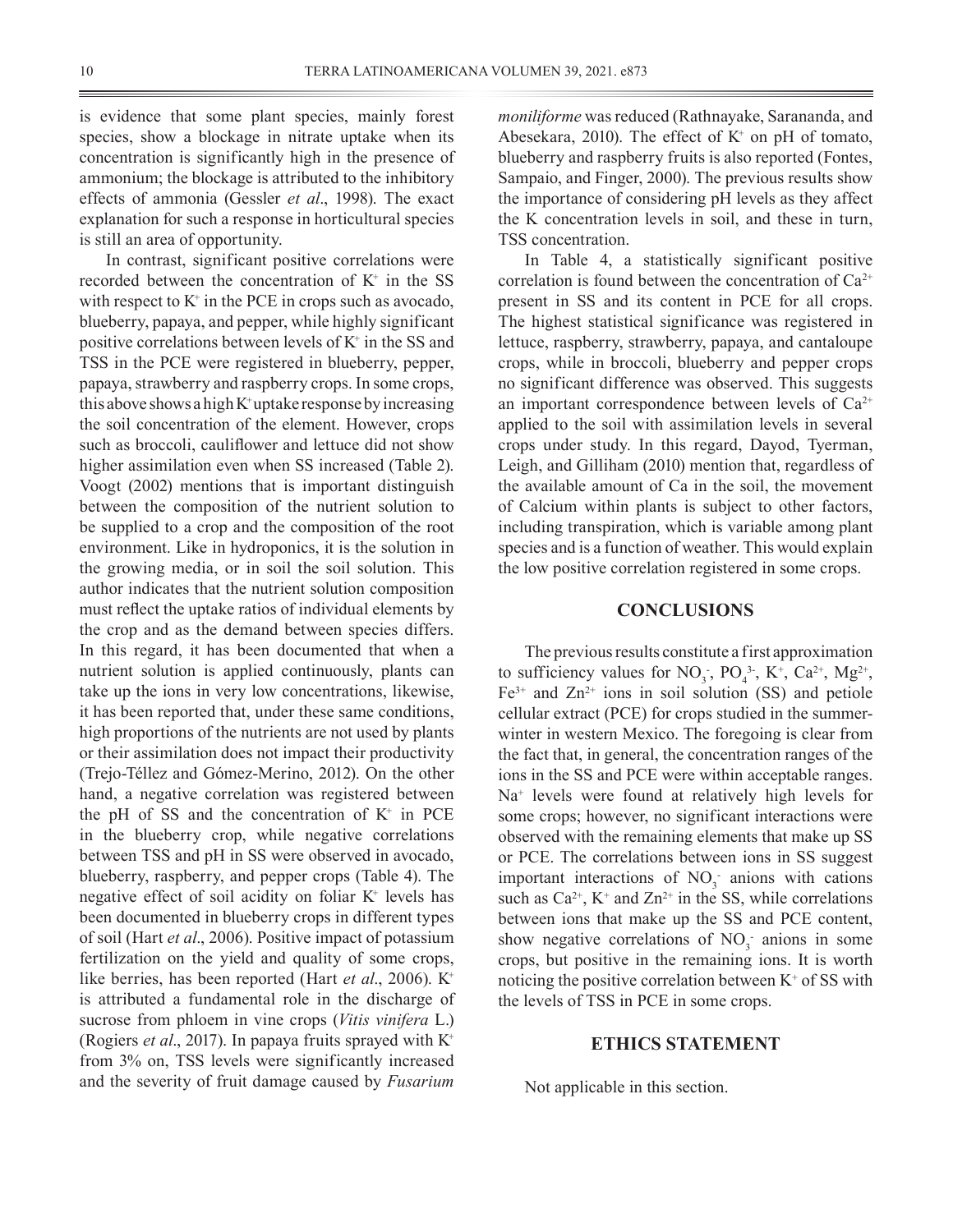### **CONSENT FOR PUBLICATION**

Not applicable in this section.

#### **AVAILABILITY OF SUPPORTING DATA**

The data that support the findings of this study are available from [TRADECORP MEXICO company] but restrictions apply to the availability of these data, which were used under license for the current study, and so are not publicly available. Data are however available from the authors upon reasonable request and with permission of [TRADECORP MEXICO company].

## **COMPETING INTERESTS**

The authors declare that they have no competing interests in this section.

### **AUTHOR'S CONTRIBUTIONS**

Methodology, formal analysis and writing: N.F.F. Conceptualization, draft preparation and editing: K.A.R. Supervision, project administration and funding acquisition: A.B.M.

#### **ACKNOWLEDGMENTS**

TRADECORP MEXICO company provided the economic resources and access facilities to agricultural fields for the development of this project.

### **REFERENCES**

- Altamimi, M. E., Janke, R. R., Williams, K. A., Nelson, N. O., & Murray, L. W. (2013). Nitrate-nitrogen sufficiency ranges in leaf petiole sap of Brassica oleracea L., pac choi grown with organic and conventional fertilizers. *HortScience, 48*(3), 357-368. https://doi.org/10.21273/HORTSCI.48.3.357
- Breś, W., Kleiber, T., & Trelka, T. (2010). Quality of water used for drip irrigation and fertigation of horticultural plants. *Folia Horticulturae, 22*(2), 67-74. https://doi.org/10.2478/ fhort-2013-0161
- Cabrera-Corral, F. J., Bonachela-Castaño, S., Fernández-Fernández, M. D., Granados-García, M. R., & López-Hernández, J. C. (2016). Lysimetry methods for monitoring soil solution electrical conductivity and nutrient concentration in greenhouse tomato crops. *Agricultural Water Management, 178*, 171-179. doi.org/10.1016/j. agwat.2016.09.024
- Cadahía-López, C. (2005). *Fertirrigación. Cultivos hortícolas, frutales y ornamentales*. Madrid, España: Mundi-Prensa.
- Cadahía-López, C. (2008). *La savia como índice de fertilización*. Madrid, España: Mundi-Prensa.
- Castellanos, J. Z., Lazcano, I., Baldibia, A. S., Badillo, V., & Villalobos, S. (1999). Nitrogen fertilization and plant nutrient status monitoring–The basis for high yields and quality of broccoli in potassium-rich vertisols of central Mexico. *Better Crops International, 13*(2), 25-27.
- Choi, J. M., Latigui, A., & Lee, C. W. (2013). Visual symptom and tissue nutrient contents in dry matter and petiole sap for diagnostic criteria of phosphorus nutrition for 'Seolhyang' strawberry cultivation. *Horticulture, Environment, and Biotechnology, 54*, 52-57. https://doi.org/10.1007/s13580- 013-0130-y
- CONAFOR (Comisión Nacional Forestal). (2013a). Inventario Estatal Forestal y de Suelos. Jalisco. Accedido el 15 de diciembre, 2020, desde http://187.218.230.30/filesconafor/ userfiles/IEFyS/IEFYS\_Jalisco\_2013/IEFYS\_Jalisco\_2013.pdf
- CONAFOR (Comisión Nacional Forestal). (2013b). Inventario Estatal Forestal y de Suelos. Colima. Accedido el 15 de diciembre, 2020, desde http://187.218.230.30/filesconafor/ userfiles/IEFyS/IEFYS\_Colima\_2013/IEFYS\_Colima\_2013. pdf
- CONAFOR (Comisión Nacional Forestal). (2014). Inventario Estatal Forestal y de Suelos. Guanajuato. Accedido el 15 de diciembre, 2020, desde http://187.218.230.30/filesconafor/ userfiles/IEFyS/IEFYS\_Guanajuato\_2014/IEFYS\_ Guanajuato\_2014.pdf?
- Cuquel, F. L., Motta, A. C. V., Tutida, I., & Mio, L. L. M. (2011). Nitrogen and potassium fertilization affecting the plum postharvest quality. *Revista Brasileira de Fruticultura, 33*, 328-336. https://doi.org/10.1590/S0100-29452011000500041
- Dayod, M., Tyerman, S. D., Leigh, R. A., & Gilliham, M. (2010). Calcium storage in plants and the implications for calcium biofortification. *Protoplasma*, 247, 215-231. https://doi. org/10.1007/s00709-010-0182-0
- Falivene, S. (2008). *Soil solution monitoring in Australia*. Irrigation Matters Series No. 04/08. Darling Heights, QLD, Australia: CRC for Irrigation Futures.
- Fiscal, C. B., Restrepo, L. F., & Rodríguez, H. (2017). Estructura productiva agrícola del estado de Sinaloa, México, y el Tratado de Libre Comercio de América del Norte (TLCAN). *Chilean Journal of Agricultural and Animal Sciences, 33*, 14-23. http:// dx.doi.org/10.4067/S0719-38902017005000102
- Fontes, P. C. R., Sampaio, R. A., & Finger, F. L. (2000). Fruit size, mineral composition and quality of trickle-irrigated tomatoes as affected by potassium rates. *Pesquisa Agropecuária Brasileira, 35*(1), 21-25. https://doi.org/10.1590/S0100- 204X2000000100003
- Gessler, A., Schneider, S., Von Sengbusch, D., Weber, P., Hanemann, U., Huber, C.,… Rennenberg, H. (1998). Field and laboratory experiments on net uptake of nitrate and ammonium by the roots of spruce (*Picea abies*) and beech (*Fagussylvatica*) trees. *New Phytolgist, 138*(2), 275-285. https://doi.org/10.1046/ j.1469-8137.1998.00107.x
- González-Razo, F. J., Rebollar-Rebollar, S., Hernández-Martínez, J., Morales-Hernández, J. L., & Abarca-Ramírez, O. (2019). Situación actual y perspectivas de la producción de berries en México. *Revista Mexicana de Agronegocios, 44*, 260-272.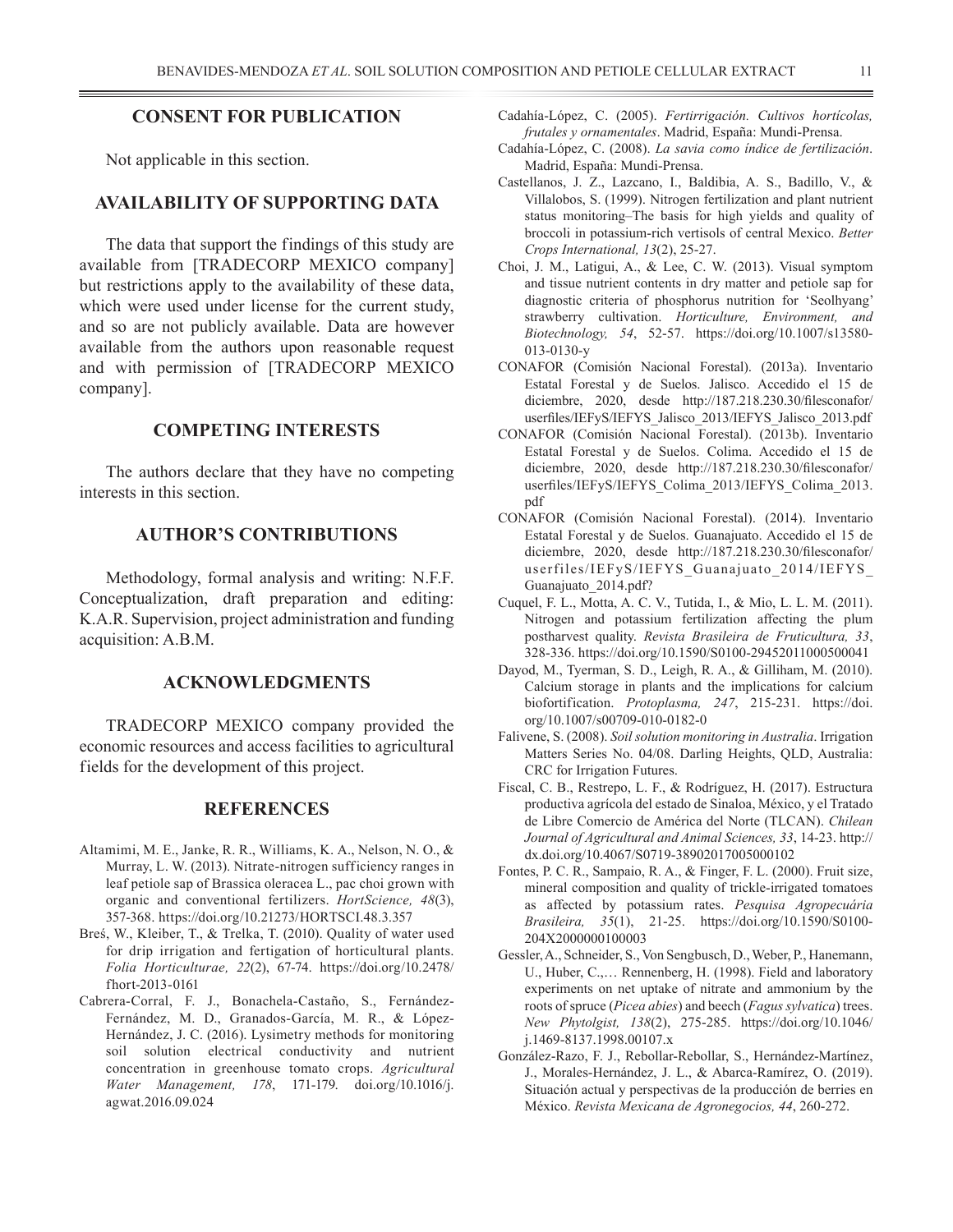- Granados, M. R., Thompson, R. B., Fernández, M. D., Gallardo, M., & Gázquez, J. C. (2005). *Uso de sondas de succión para el manejo de la fertilización nitrogenada en un cultivo de tomate bajo condiciones de invernadero*. In I Jornada del Grupo de Fertilización de la SECH, Sistemas de recomendación de abonado / Sociedad Española de Ciencias Hortícolas (pp. 79-85). Moncada, Valencia, España: Editorial de la UPV.
- Gratieri, L. A., Cecílio-Filho, A. B., Barbosa, J. C., & Pavani, L. C. (2013). Nitrogen and potassium concentrations in the nutrients solution for melon plants growing in coconut fiber without drainage. *The Scientif ic World Journal, 2013*, 546594, 1-10. http://dx.doi.org/10.1155/2013/546594
- Grattan, S. R., & Grieve, C. M. (1998). Salinity–mineral nutrient relations in horticultural crops. *Scientia Horticulturae, 78*, 127-157. https://doi.org/10.1016/S0304-4238(98)00192-7
- Hart, J. M., Strik, B., White, L., & Yang, W. Q. (2006). Nutrient management for blueberries in Oregon. Corvallis, OR, USA: Oregon State University.
- Hochmuth, G., Maynard, D., Vavrina, C., Hanlon, E., & Simonne, E. (2012). *Plant tissue analysis and interpretation for vegetable crops in Florida*. In E. Morgan (Ed.). Nutrient Management of Vegetable and Row Crops Handbook (pp. 45-92). Gainesville, FL, USA: University of Florida press.
- Incrocci, L., Massa, D., & Pardossi, A. (2017). New trends in the fertigation management of irrigated vegetable crops. *Horticulturae, 3*(2), 37. https://doi.org/10.3390/ horticulturae3020037
- Komosa, A., Roszyk, J., & Mieloch, M. (2017). Content of nutrients in soils of highbush blueberry (*Vaccinium corymbosum* L.) plantations in Poland in a long-term study. *Journal of Elementology, 22*(4), 1193-1207. https://doi.org/10.5601/ jelem.2016.21.4.1329
- Lao, M. T., Jiménez, S., Eymar, F., Fernández, F. K., & Jiménez, R. (2003). Determination of spatial variability of nutrient composition of soil solutions in greenhouses by using suction cups. *Communications in Soil Science and Plant Analysis, 34*, 865-879. https://doi.org/10.1081/CSS-120018980
- Liu, G., & Hanlon, E. (2012). *Soil pH range for optimum commercial vegetable production*. In E. Morgan (Ed.). Nutrient Management of Vegetable and Row Crops Handbook (pp. 126-136). Gainesville, FL, USA: University of Florida press.
- Llanderal, A., García-Caparrós, P., Pérez-Alonso, J., Contreras, J. I., Segura, M. L., Reca, J., & Lao, M. T. (2020). Approach to petiole sap nutritional diagnosis method by empirical model based on climatic and growth parameters. *Agronomy, 10*(2), 188. https://doi.org/10.3390/agronomy10020188
- Maboko, M. M., & Du Plooy, C. P. (2017). Response of hydroponically grown cherry and fresh market tomatoes to reduced nutrient concentration and foliar fertilizer application under shadenet conditions. *HortScience, 52*(4), 572-578. https://doi.org/10.21273/HORTSCI11516-16
- Macías-Macías, A. (2010). Zonas hortofrutícolas emergentes en México ¿Viabilidad de largo plazo o coyuntura de corto plazo? La producción de aguacate en el sur de Jalisco. *Estudios Sociales, 18*(36), 203-235.
- Madani, B., Muda Mohamed, M. T., Awang, Y., Kadir, J., & Patil, V. D. (2013). Effects of calcium treatment applied around the root zone on nutrient concentrations and morphological traits of papaya seedlings (*Carica papaya L*. cv. Eksotika II). *Australian Journal of Crop Science, 7*(5), 568-572.
- Menzel, C. M. (2018). Changes in the concentration of leaf nitrogen over the season affect the diagnosis of deficiency or suff iciency in strawberries in the subtropics. *Agriculture, 8*(8), 126. https://doi.org/10.3390/agriculture8080126
- Moreira-Barradas, J. M., Abdelfattah, A., Matula, S., & Dolezal, F. (2015). Effect of fertigation on soil salinization and aggregate stability. *Journal of Irrigation and Drainage Engineering, 141*(4), 1-7. https://doi.org/10.1061/(ASCE) IR.1943-4774.0000806
- Rathnayake, R. P. S. H., Sarananda, K. H., & Abesekara, C. P. (2010). Effect of potassium (KCl) application on postharvest disease condition and fruit quality of ripe papaya (*Carica papaya* L.). In Proceedings of Uva Wellassa University Annual Research Symposium (p. 63). Sri Lanka.
- Rodríguez, A., Peña-Fleitas, M. T., Padilla, F. M., Gallardo, M., & Thompson, R. B. (2020). Soil monitoring methods to assess immediately available soil n for fertigated sweet pepper. *Agronomy, 10*(12), 2000. https://doi.org/10.3390/ agronomy10122000
- Robin, A., Vansuyt, G., Hinsinger, P., Meyer, J. M., Briat, J. F., & Lemanceau, P. (2008). Iron dynamics in the rhizosphere: consequences for plant health and nutrition. *Advances in Agronomy, 99*, 183-225. https://doi.org/10.1016/S0065- 2113(08)00404-5
- Rogiers, S. Y., Coetzee, Z. A., Walker, R. R., Deloire, A., & Tyerman, S. D. (2017). Potassium in the grape (*Vitis vinifera* L.) berry: transport and function. *Frontiers in Plant Science, 8*, 1629. https://doi.org/10.3389/fpls.2017.01629
- Leyva-Ruelas, G., Sánchez-García, P., Alcantar-González, G., Valenzuela-Ureta, J. G., Gavi-Reyes, F., & Martínez-Garza, Á. (2005). Contenido de nitratos en extractos celulares de pecíolos y frutos de tomate. *Revista Fitotecnia Mexicana, 28*(2), 145-150.
- Salazar-García, S., Medina-Torres, R., Ibarra-Estrada, M. E., & González-Valdivia, J. (2018). Appropriate leaf sampling period for nutrient diagnosis in three mango cultivars. *Revista Chapingo Serie Horticultura, 24*(3), 167-179. http://dx.doi. org/10.5154/r.rchsh.2017.09.035
- Singh, A. (2020). Salinization and drainage problems of agricultural land. *Irrigation and Drainage, 69*(4), 844-853. https://doi.org/10.1002/ird.2477
- Smith, B. R., Fisher, P. R., & Argo, W. R. (2004). Growth and pigment content of container-grown impatiens and petunia in relation to root substrate pH and applied micronutrient concentration. *HortScience, 39*(6), 1421-1425. https://doi. org/10.21273/HORTSCI.39.6.1421
- Subbarao, G. V., Ito, O., Berry W. L., & Wheeler, R. M. (2003). Sodium—A functional plant nutrient. *Critical Reviews in Plant Sciences, 22*(5), 391-416. https://doi. org/10.1080/07352680390243495
- Tanji, K. K. (1990). *Agricultural salinity assessment and management*. New York, NY, USA: American Society of Civil Engineers.
- Trejo-Téllez, L. I., & Gómez-Merino, F. C. (2012). Nutrient solutions for hydroponic systems. In T. Asao (Ed.). *Hydroponics-A standard methodology for plant biological researches* (pp. 1-22). London, UK: IntechOpen. https://doi. org/10.5772/37578